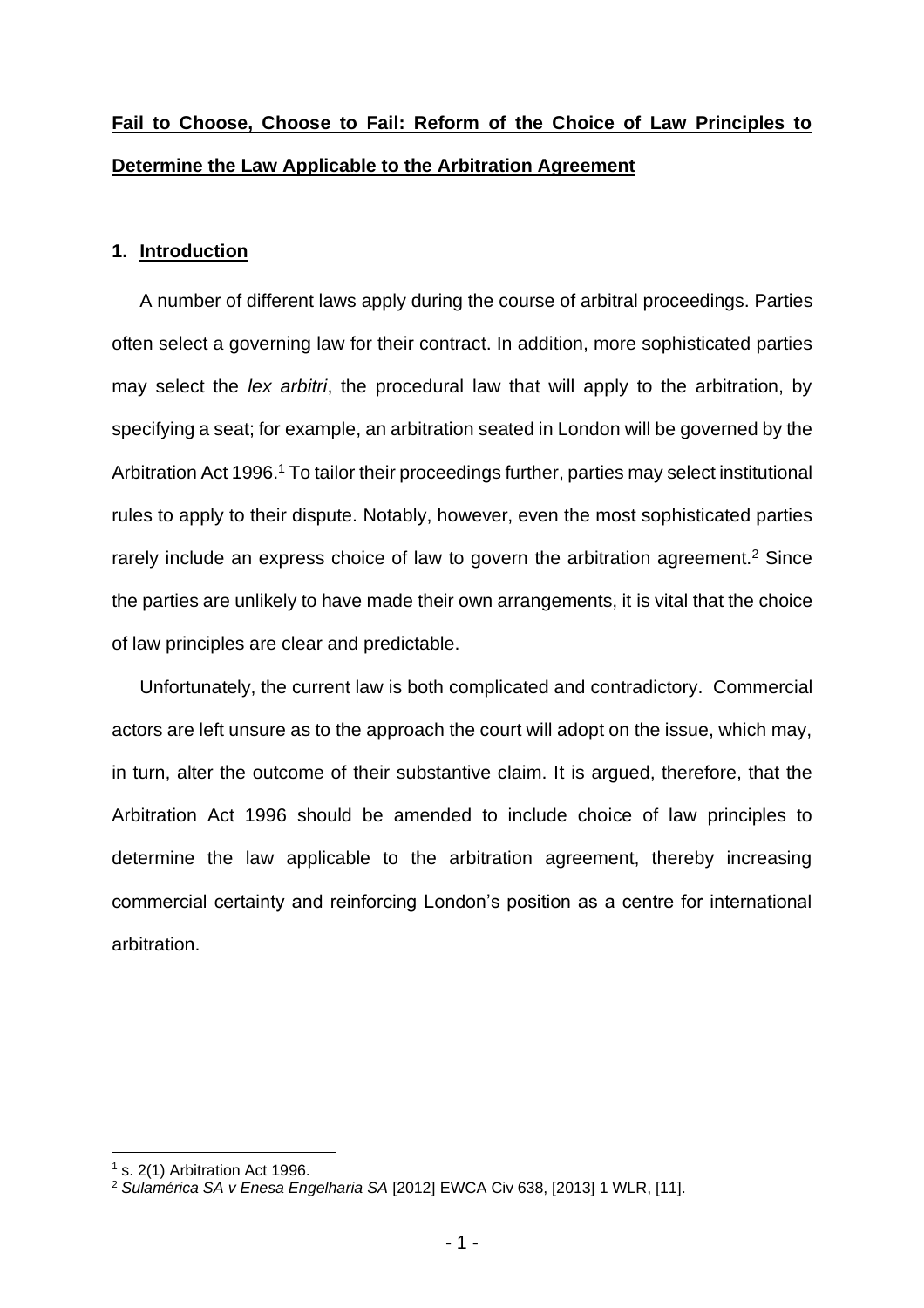## **2. The Current Law**

### **2.1.The Three-Stage Test**

The choice of law principles to determine the law applicable to the arbitration agreement have caused confusion both within our jurisdiction and internationally. One area that is settled is the three-stage approach that the court will adopt:

(1) Is there an express choice of law?

(2) Is there an implied choice of law?

(3) In the absence of choice, which system of law has the closest connection to the arbitration agreement? <sup>3</sup>

Deceptively simple, the application of this test has led to inconsistent judgments which can be divided into two main streams of thought. First, it should be presumed that the law of the underlying contract applies to the arbitration agreement. Alternatively, it should be presumed that the law of the seat applies to the arbitration agreement.

# **2.2.Presumption in Favour of the Law of the Contract**

The leading case in support of the law of the underlying contract is *Sulamérica*. The Court of Appeal, relying on the *Channel Tunnel<sup>4</sup>* and *Black Cawson*, <sup>5</sup> held that, although the arbitration agreement may be governed by a different law, "it is probably fair to start from the assumption that, in the absence of any indication to the contrary, the parties intended the whole of their relationship to be governed by the same system of law."<sup>6</sup> Therefore, where parties have made an express choice of law to govern the

 $^3$  Ibid, [9].  $\,$ 

<sup>4</sup> *Channel Tunnel Group Ltd v Balfour Beatty Construction Ltd* [1993] AC 334.

<sup>5</sup> *Black Cawson International Ltd v Papierwerke Waldhof-Aschaffenburg AG* [1981] 2 Lloyd's Rep 446.

<sup>6</sup> *Sulamérica* (n 2), [11]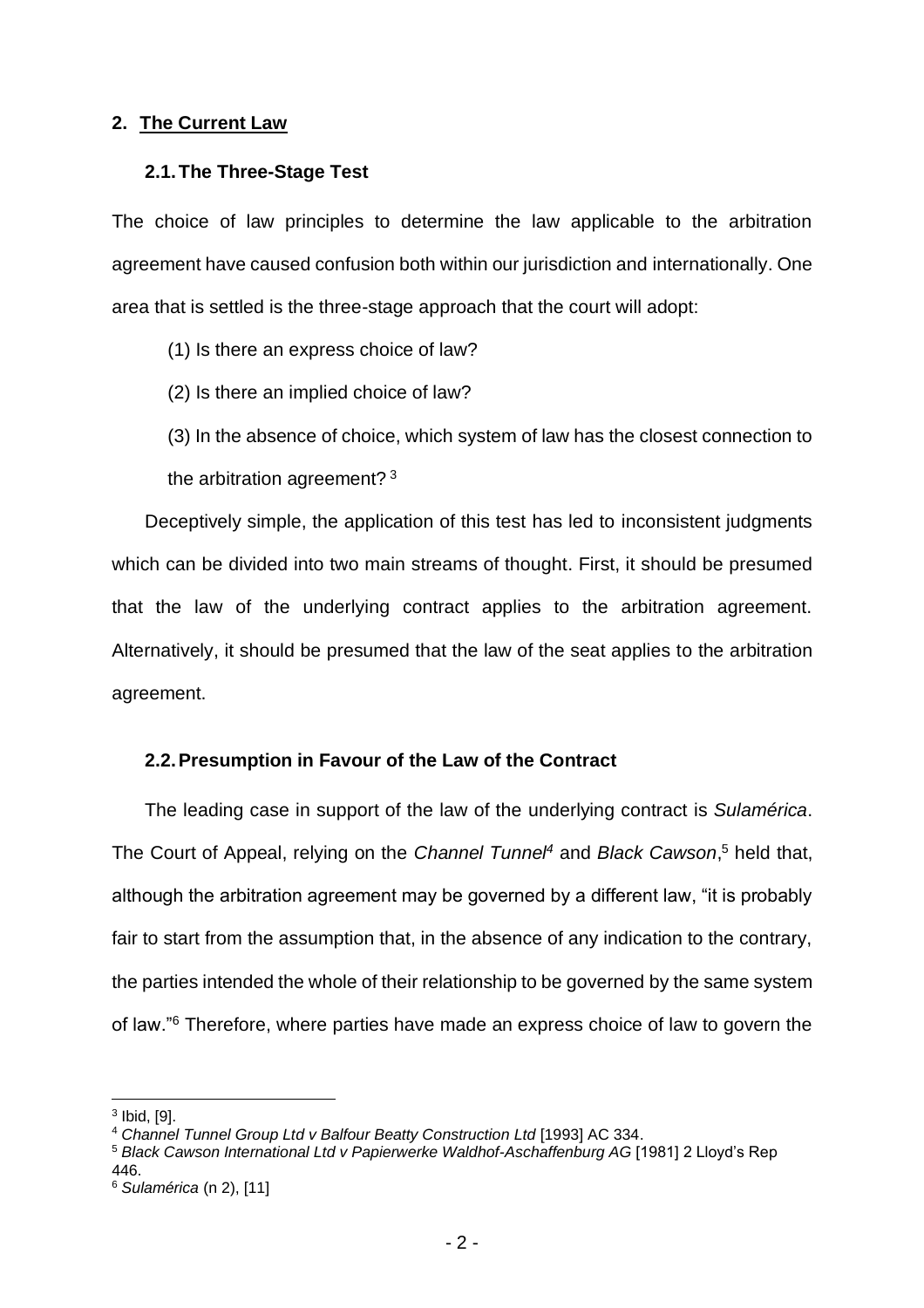underlying contract, that law presumptively applies to the arbitration agreement. This approach has subsequently been adopted in *Arsanovia*<sup>7</sup> and *Habas Sinai,* <sup>8</sup> and by the Singapore High Court in *BCY v BCZ*. 9

# **2.3.Presumption in Favour of the Law of the Seat**

On the other side of the spectrum, Popplewell LJ held in *Enka v Chubb* that there is a strong presumption that the parties have chosen the law of the seat to apply to the arbitration agreement.<sup>10</sup> In contrast to *Sulamérica*, the choice of law clause in the underlying contract is only relevant if it can be construed as an express choice of law to govern the arbitration agreement. This approach is supported by the earlier Court of Appeal decision in *C v D<sup>11</sup>* and the Singapore High Court in *Firstlink*. 12

<sup>7</sup> *Arsanovia Ltd v Cruz City I Mauritius Holdings* [2013] 1 Lloyd's Rep 235.

<sup>8</sup> *Habas Sinai v VSC Steel Co Ltd* [2014] 1 Lloyd's Rep 479.

<sup>9</sup> *BCY v BCZ* [2016] SGHC 249.

<sup>10</sup> *Enka Insaat Ve Sanayi AS v OOO Insurance Company Chubb & Ors (Rev 1)* [2020] EWCA Civ 574, [105].

<sup>11</sup> *C v D* [2008] 1 All ER (Comm) 1001.

<sup>12</sup> *Firstlink Investments Corp Ltd v GT Payment Pte Ltd* [2014] SGHCR 12.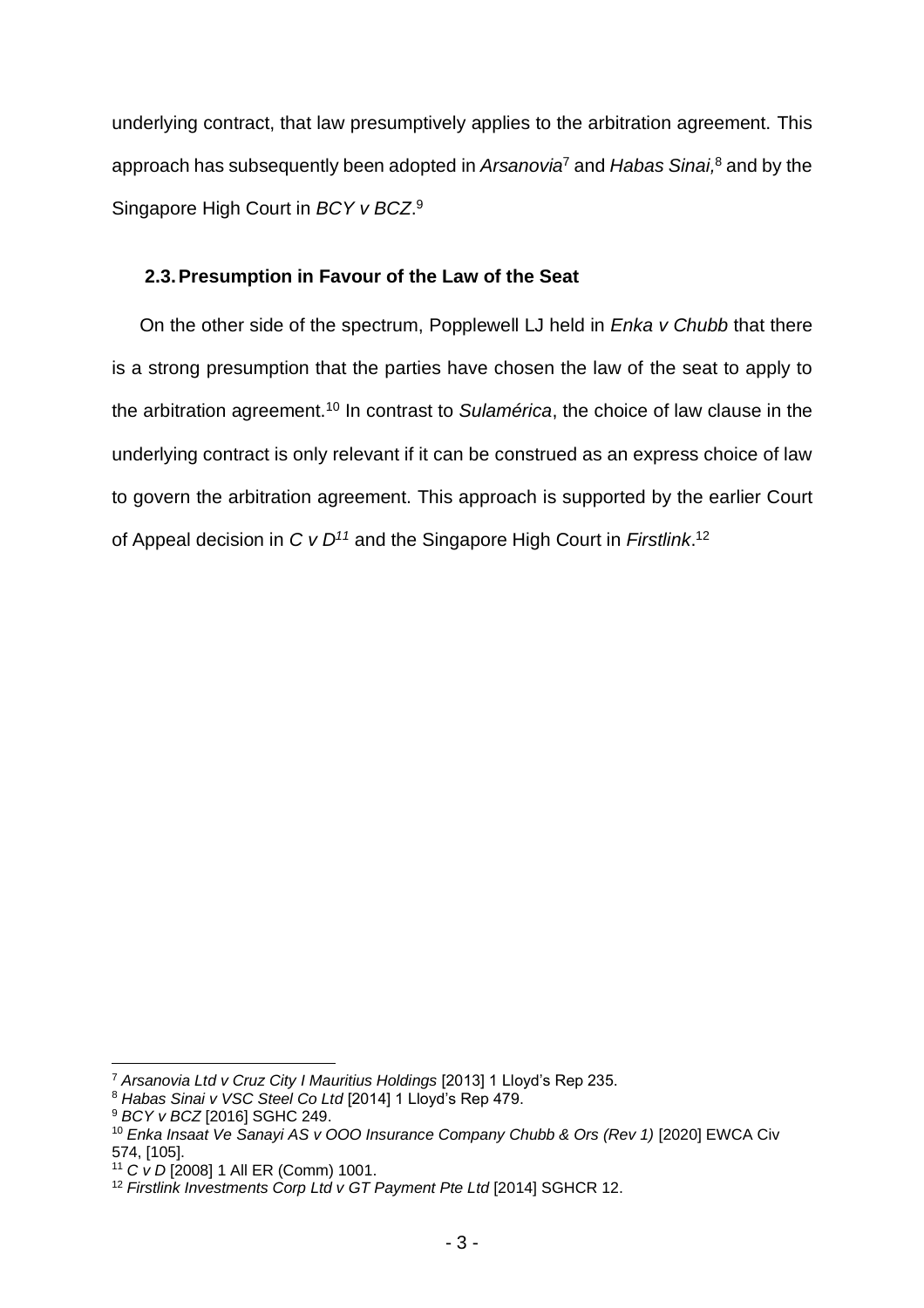#### **3. Why Reform?**

### **3.1.Criticism**

There are two main problems with the current law. The first, and most obvious problem, is that the judicial divide leads to unpredictable outcomes which threaten commercial certainty. As Popplewell LJ expressed, "it would be idle to pretend that the English authorities speak with one voice."<sup>13</sup>

Second, the reasons which justify displacing the presumption are unsatisfactory and inadequately defined, as illustrated by *Sulamérica* itself. The Court of Appeal, having articulated that there was a strong presumption that the law of the contract should apply, went on to apply the law of the seat, with Moore-Bick LJ indicating that:

"an agreement to resolve disputes by arbitration in London, and therefore in accordance with English arbitral law, does not have a close juridical connection with the system of law governing the policy of insurance, whose purpose is unrelated to that of dispute resolution; rather, it has its closest and most real connection with the law of the place where the arbitration is to be held and which will exercise the supporting and supervisory jurisdiction necessary to ensure that the procedure is effective. Its closest and most real connection is with English law."<sup>14</sup>

Although it is argued that the Court of Appeal's conclusion was correct, an alternative explanation for the result, as presented by Pearson, is to be preferred.<sup>15</sup> On this view, the presumption was displaced because the law of the underlying contract, Brazilian law, required both parties to consent to the arbitration, rendering

<sup>13</sup> *Enka v Chubb* (n 10), [69].

<sup>14</sup> *Sulamérica* (n 2), [32].

<sup>15</sup> Sabrina Pearson, '*Sulamérica v. Enesa:* The Hidden Pro-validation Approach Adopted by the English Courts with Respect to the Proper Law of the Arbitration Agreement', 29 *Arbitration International* 115 (2013).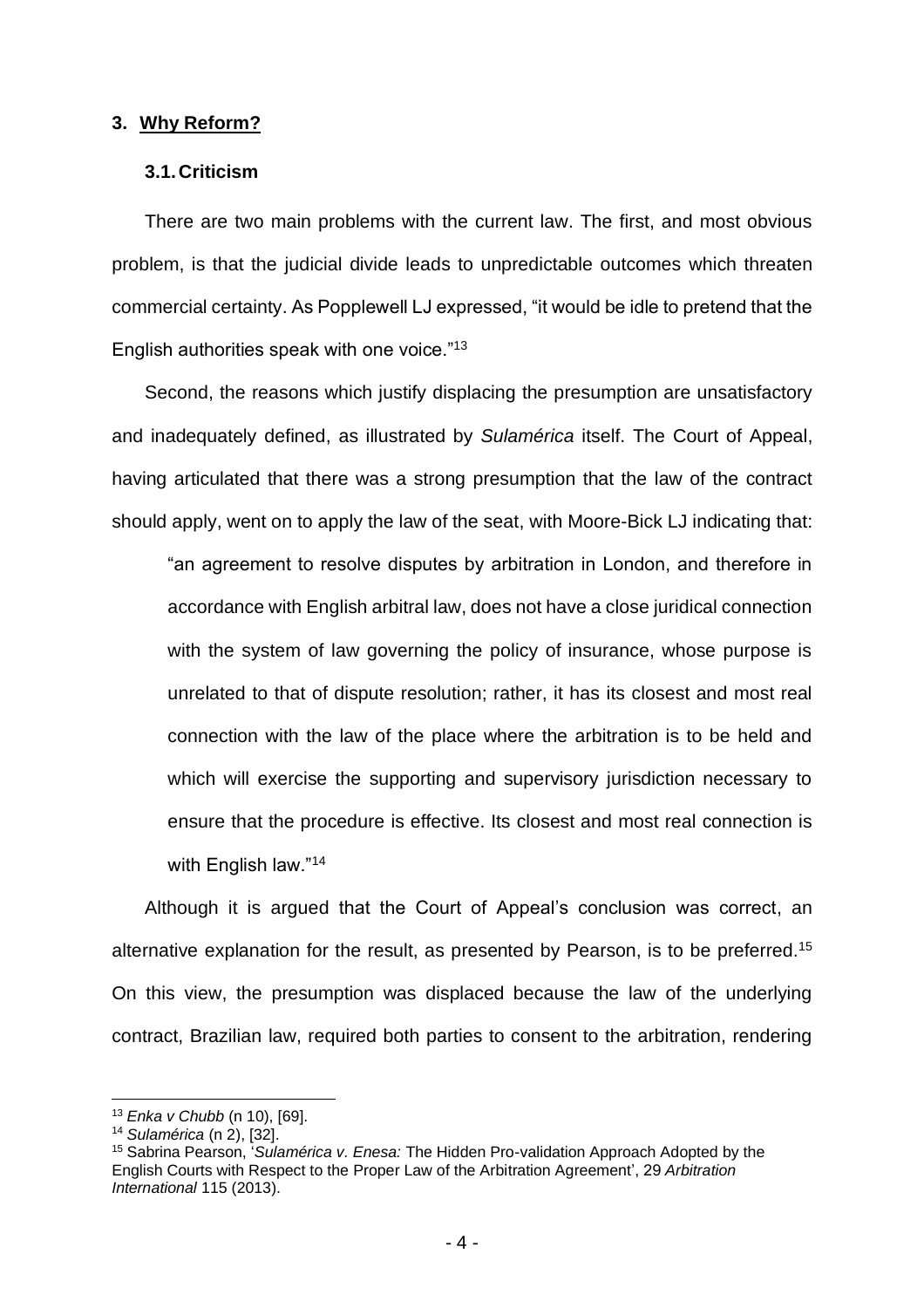the arbitration agreement unenforceable.<sup>16</sup> In contrast, under the law of the seat, English law, the agreement was enforceable. Therefore, the court applied the law which validated the arbitration agreement. It is argued, in support of Merkin and Flannery, that this validation principle would "provide a sounder and more rational theoretical foundation for the approach of the Court of Appeal" in *Sulamérica." <sup>17</sup>* The legislative proposal below explicitly incorporates this pro-arbitration analysis.

## **3.2.Why Legislative Intervention rather than Judicial Decision?**

It may be argued that this proposal is rendered moot by the Supreme Court's consideration of the issue in *Enka v Chubb*, <sup>18</sup> in which the question "what is the correct approach to determining the proper law of an arbitration agreement?" has been considered, with judgment pending. Further, permission to appeal to the Supreme Court has also been sought on this issue in *Kabab-ji Sal (Lebanaon) v Kout Food Group (Kuwait)*. <sup>19</sup> With the Supreme Court on the cusp of clarifying this issue, why is legislative reform required?

Legislation is required for four reasons. First, while the Supreme Court may clarify the issue before it, legislative intervention provides the opportunity to consider holistically the different situations which may arise and to create a robust and coherent regime in response. Second, codification of choice of law principles provides clarity, as seen in the success of the Rome I and Rome II Regulations, $20$  which provide a 'roadmap' to the choice of law that the court will apply. Whilst a dispute about

<sup>16</sup> See *Sulamérica* (n 2), [31].

<sup>&</sup>lt;sup>17</sup> Robert Merkin QC and Louis Flannery QC, *Merkin and Flannery on the Arbitration Act 1996* (6<sup>th</sup> Edn., Routledge 2019), p. 549.

<sup>18</sup> *Enka v Chubb* (n 10).

<sup>19</sup> *Kabab-ji Sal (Lebanaon) v Kout Food Group (Kuwait)* [2020] EWCA Civ 6.

<sup>&</sup>lt;sup>20</sup> Regulation (EC) No 593/2008 of the European Parliament and of the Council of 17 June 2008 on the law applicable to contractual obligations (Rome I), Regulation (EC) No 864/2007 of the European Parliament and of the Council of 11 July 2007 on the law applicable to non-contractual obligations (Rome II).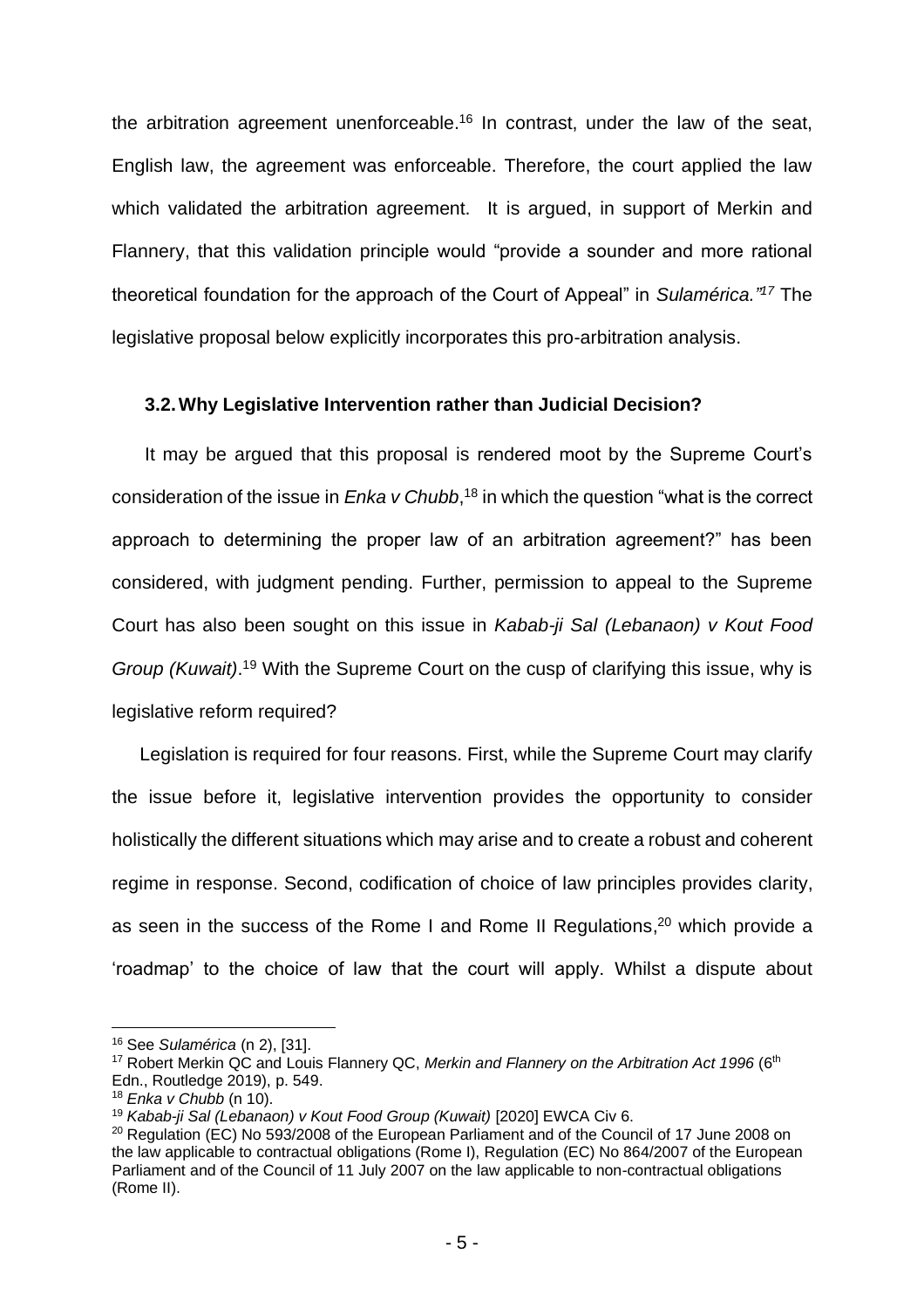applicable law may nevertheless arise, the legislative 'roadmap' enables the parties to arrange their affairs accordingly. Third, legislation may encourage a change in party behaviour. If the parties are alive to the issue at the time of drafting, rather than the time of dispute resolution, they may choose to include an express choice of law in their arbitration agreement. Fourth, legislative reform would provide an opportunity to acknowledge the importance of pro-arbitration and validation principles in determining the law applicable to the arbitration agreement. Other jurisdictions have included a validation principle within their legislation, including the Swiss Law on Private International Law<sup>21</sup> and the Spanish Arbitration Act 2011.<sup>22</sup> Such a provision would cement England's position as an attractive seat for international arbitration.

<sup>&</sup>lt;sup>21</sup> Article 178(2) Swiss Law on Private International Law.

<sup>&</sup>lt;sup>22</sup> Article 9(6) Spanish Arbitration Act 2011.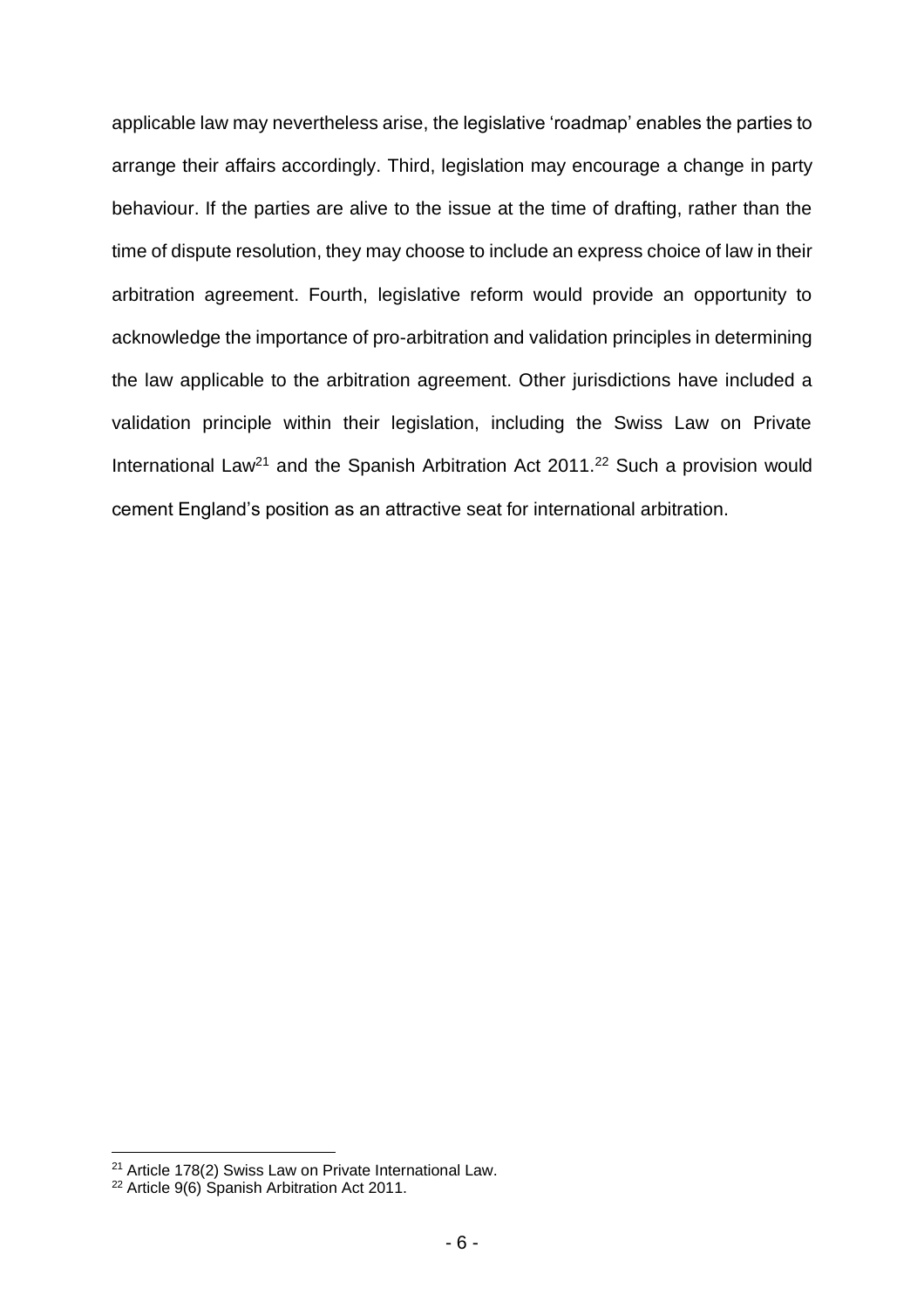### **4. Proposal**

#### **4.1.Choice of Law Principles in the Arbitration Act 1996**

The following provision ("the proposal") could be inserted following section 7 (separability of the arbitration agreement).

*7A – Law Applicable to the Arbitration Agreement* 

- *(1) Unless otherwise agreed by the parties, the law applicable to the arbitration agreement shall be determined as follows –*
	- *(a) the arbitration agreement shall be governed by the law expressly chosen by the parties;*
	- *(b) in the absence of express choice, the arbitration agreement shall be governed by the law impliedly chosen by the parties, as demonstrated by the terms of the contract and all the circumstances;*
	- *(c) in the absence of choice, the arbitration agreement shall be governed by the system of law which has the closest connection to the arbitration agreement.*
- *(2) For the purpose of determining the system of law which has the closest connection to the arbitration agreement in accordance with subsection (1)(c) –*
	- *(a) where the arbitration agreement takes the form of an arbitration clause contained within a substantive contract, and*
	- *(b) there is a choice of law to govern the substantive contract,*

*there is a presumption that the system of law chosen by the parties in respect of the substantive contract has the closest connection to the arbitration agreement.* 

*(3) The circumstances in which the presumption in subsection (2) can be rebutted include, but are not limited to, those in subsections (4) and (5).*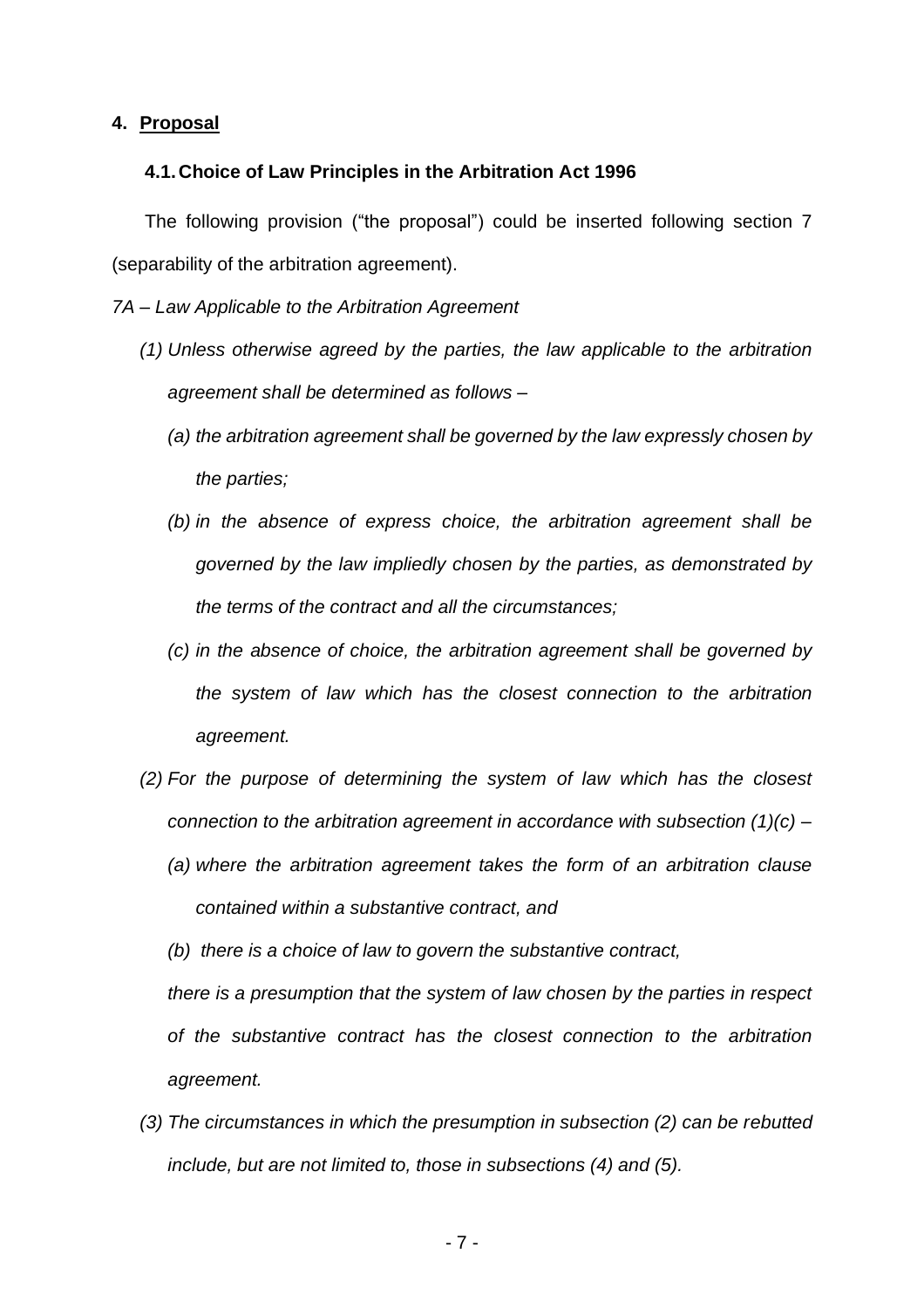*(4) Where –*

- *(a) applying the law applicable to the substantive contract would render the arbitration agreement invalid, and*
- *(b) applying the law of the seat of the arbitration would not render the arbitration agreement invalid,*

*the presumption shall be rebutted and the law with the closest connection to the arbitration agreement shall be the law of the seat.* 

*(5) Where –*

- *(a) applying the law applicable to the substantive contract would limit the scope of the arbitration agreement,*
- *(b) with the result that disputes that a rational businessman would expect to be dealt with in the same proceedings would be required to be submitted to separate arbitration and litigation proceedings, and*
- *(c) applying the law of the seat, all of these disputes would be submitted to arbitration,*

*the presumption may be rebutted and the law with the closest connection to the arbitration agreement may be the law of the seat.*

*(6) In determining whether the presumption in subsection (2) has been rebutted, the court shall have regard to all the circumstances, including the extent to which the efficacy of the arbitral process would be impacted by the application of the respective laws.*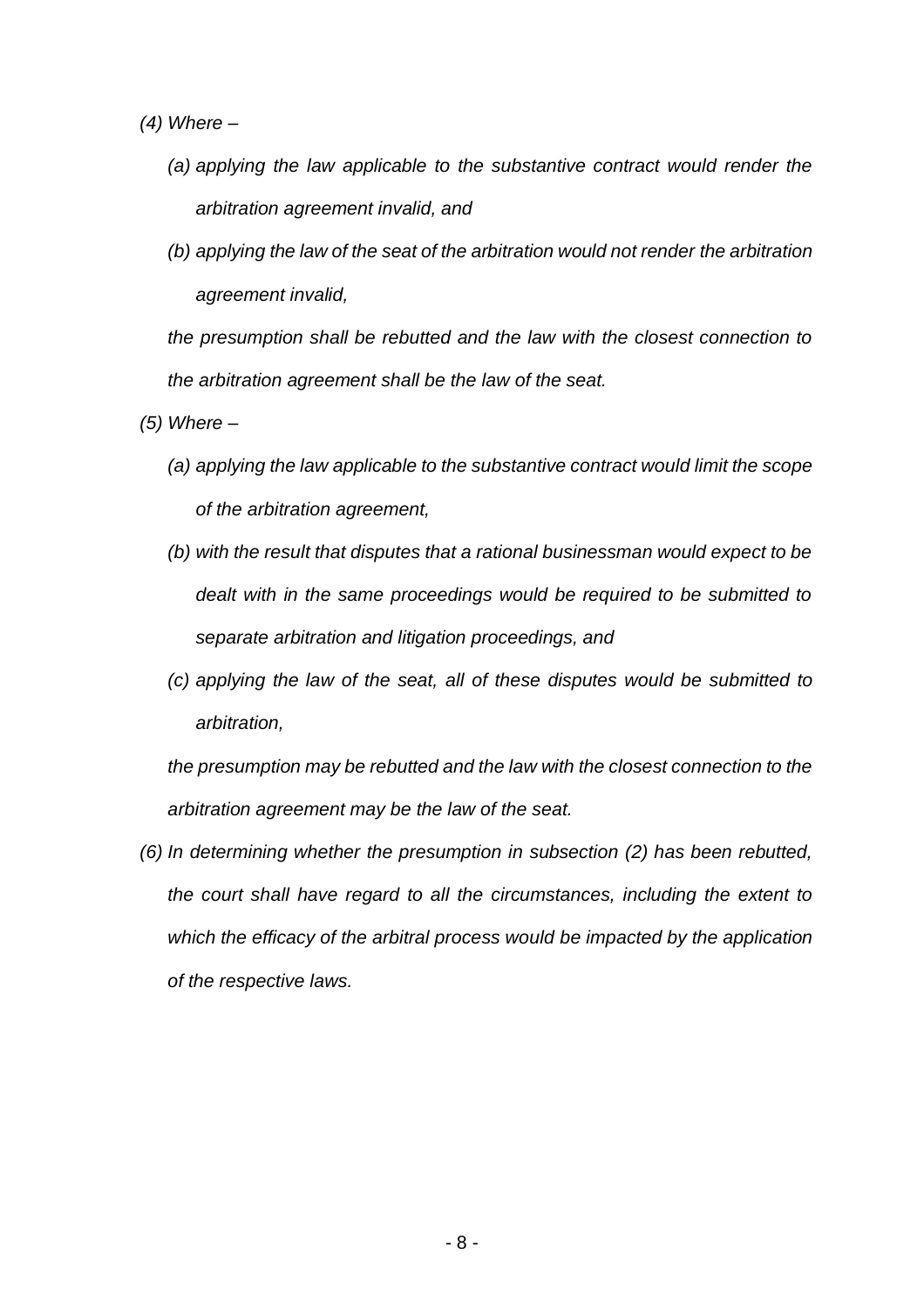#### **4.2.Reasons for Proposal**

### **(a) Subsection (1)**

Subsection (1) of the proposal is uncontroversial; it encapsulates the current position adopted by the English courts.<sup>23</sup> However, this does not mean that parties cannot determine their own choice of law principles; this section would be a nonmandatory provision which the parties may deviate from, for example, through express agreement or by agreeing to the application of institutional rules pursuant to s. 4(3) Arbitration Act 1996.

#### **(b) Subsections (2)-(3)**

Subsection 2 addresses the law applicable to an arbitration agreement contained within a matrix contract. It is helpful to clarify this point because it has caused difficulty in the courts. The proposal includes a presumption that the law of the underlying contract will also apply to the arbitration agreement, which accords with the view adopted in *Sulamérica*. <sup>24</sup> However, the view is contentious and it has subsequently been questioned by the Court of Appeal in *Enka v Chubb<sup>25</sup>* and is contrary to previous Court of Appeal rulings, for example, in *C v D*. <sup>26</sup> The view adopted in *Sulamérica*, and refined in the proposal, is the most attractive approach for three reasons.

First, this approach most accurately reflects the parties' intentions. Where the parties have included an arbitration agreement within a substantive contract, it is likely that they expected the contract in its entirety to be governed by the same law. This general intention is reflected in the presumption that the law of underlying contract

<sup>23</sup> *Sulamérica* (n 2), [9].

 $24$  ibid (n 2),  $[11]$ .

<sup>25</sup> *Enka v Chubb* (n 10).

<sup>26</sup> *C v D* (n 11).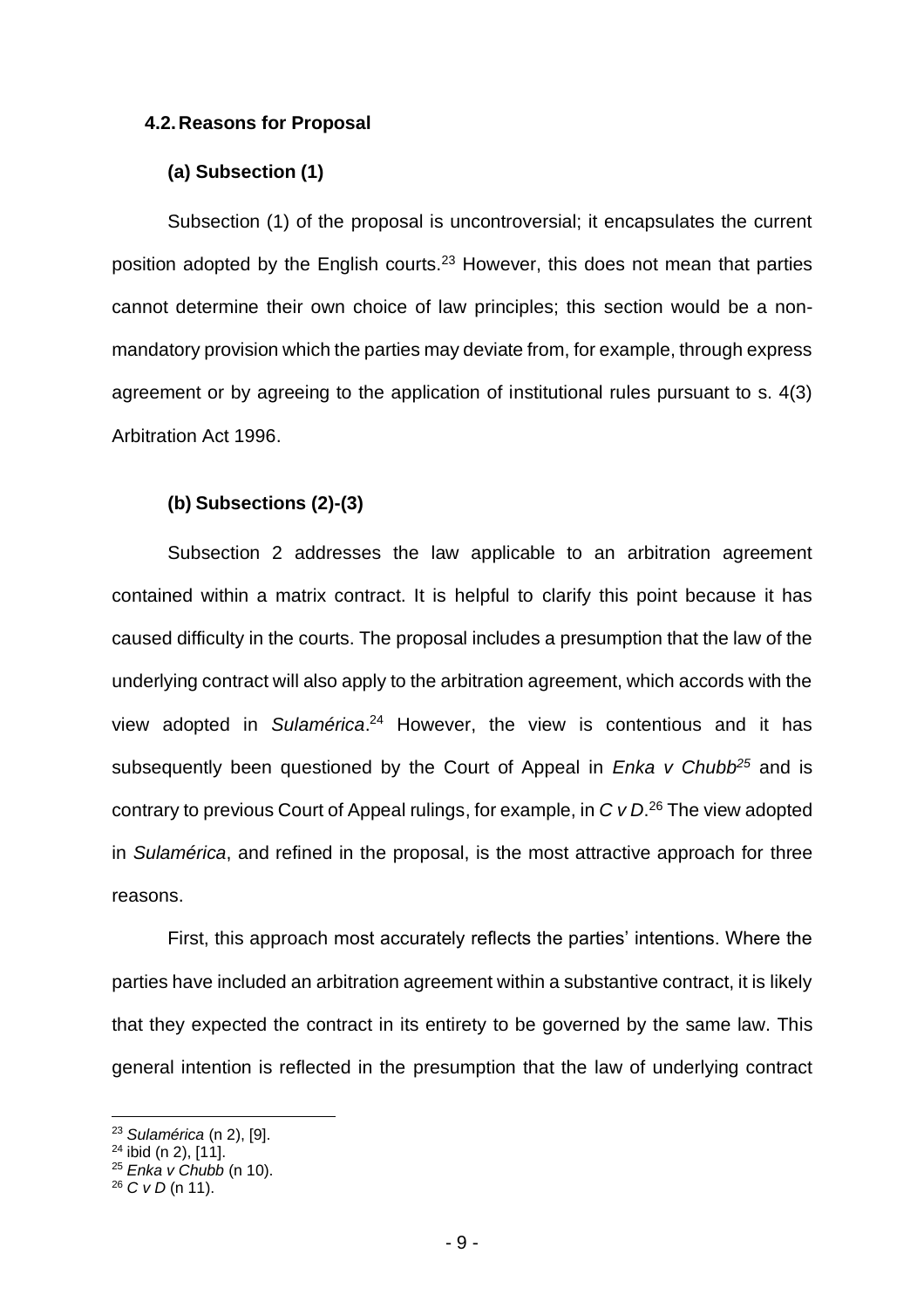also applies to the arbitration agreement. In most cases, that will be the end of the story. However, this *general* intention must yield to the parties' *specific* intention to submit their disputes to arbitration, $27$  with the result that the presumption should be rebutted where the law of the underlying contract would render the arbitration agreement ineffective. In this way, both the presumption and the rebuttal of the presumption accord with the parties' intentions.

Second, the doctrine of separability does not preclude a presumption that the law of the underlying contract also applies to the arbitration agreement. The purpose of separability, as Born defines, is to "enhance[e] the efficacy of the arbitral tribunal as a means of dispute resolution."<sup>28</sup> In English law, under s. 7 Arbitration Act 1996, separability enhances the efficacy of the arbitral process where it would be undermined by the invalidity or non-existence of the underlying contract, with the result that the arbitration agreement is treated as distinct "for that purpose." However, the doctrine does not dictate that the arbitration agreement must be treated as distinct from the contract for *every* purpose;<sup>29</sup> on the contrary, the parties are likely to have considered the agreement as a clause of their main contract.

Third, practical difficulties arise when starting from the presumption that the arbitration agreement is governed by the law of the seat, rather than the law of the underlying contract. The submissions before the Supreme Court in *Enka v Chubb* shed light on this. Emphasising that the arbitration agreement is not "hermetically sealed" from the main contract, David Bailey QC highlighted three practical issues that arose in that case.<sup>30</sup> Do definitions, such as "agreement", or concepts such as "good faith,"

<sup>27</sup> The Court of Appeal hints at this reasoning in *Sulamérica* (n 2) at [31].

<sup>28</sup> Gary Born, *International Commercial Arbitration*, (2nd Edn., Kluwer Law International 2014), p. 469. <sup>29</sup> *BCY v BCZ* (n 9), [61].

<sup>30</sup> Supreme Court Hearing, *Enka v Chubb*, Case ID UKSC 2020/0091,

<sup>&</sup>lt;https://www.supremecourt.uk/watch/uksc-2020-0091/270720-am.html> (accessed on 18/09/20).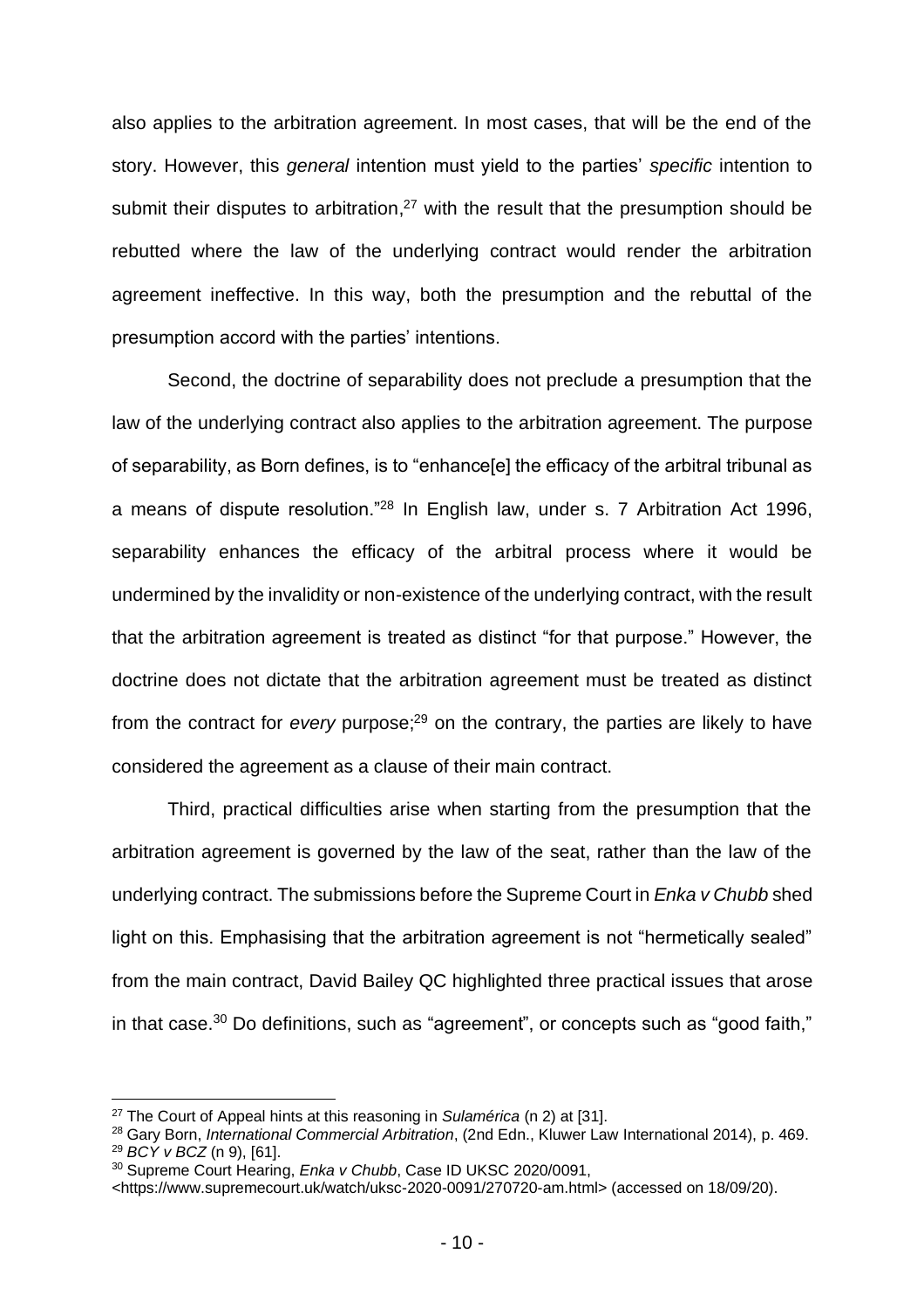used throughout the matrix contract fall to be interpreted under a different law in the arbitration agreement? Where the clause containing the arbitration agreement forms part of an "indivisible" term, which includes both the obligation to arbitrate as well as other rights and obligations, are those other rights and obligations also governed by the law of the seat? How do related clauses, governed by different laws, interact? These practical difficulties can be avoided when a consistent approach to interpretation is adopted, applying the same law to the entirety of the contract, with the possibility of rebutting the presumption where necessary. Therefore, the approach in Sulamérica,<sup>31</sup> and refined here, is the most appropriate.

On a different issue, with respect to an arbitration agreement not contained within a matrix contract, it does not appear necessary to include a separate subsection in the proposal. In those circumstances, it is likely that the application of the closest connection test will be straightforward and the law of the seat will be applicable.<sup>32</sup>

#### **(c) Subsection (4)-(6)**

Subsections (4)-(6) create a shift towards open acknowledgement of choice of law principles that enhance the efficacy of the arbitral process, an approach supported by international jurisprudence. Leading commentators, including Born, support a validation principle in determining the choice of law applicable to the arbitration agreement.<sup>33</sup> Some national courts have also expressly acknowledged a validation principle, such as the Austrian Oberster Gerichtshof which held that, in the case of two plausible interpretations, "the interpretation which favours the validity of the arbitration

<sup>31</sup> *Sulamérica* (n 2).

<sup>32</sup> *Enka v Chub* (n 10), [86], *Black Cawson* (n 5).

<sup>33</sup> *Born* (n 28), *p. 592, Merkin and Flannery (n 17), p.* 548-9.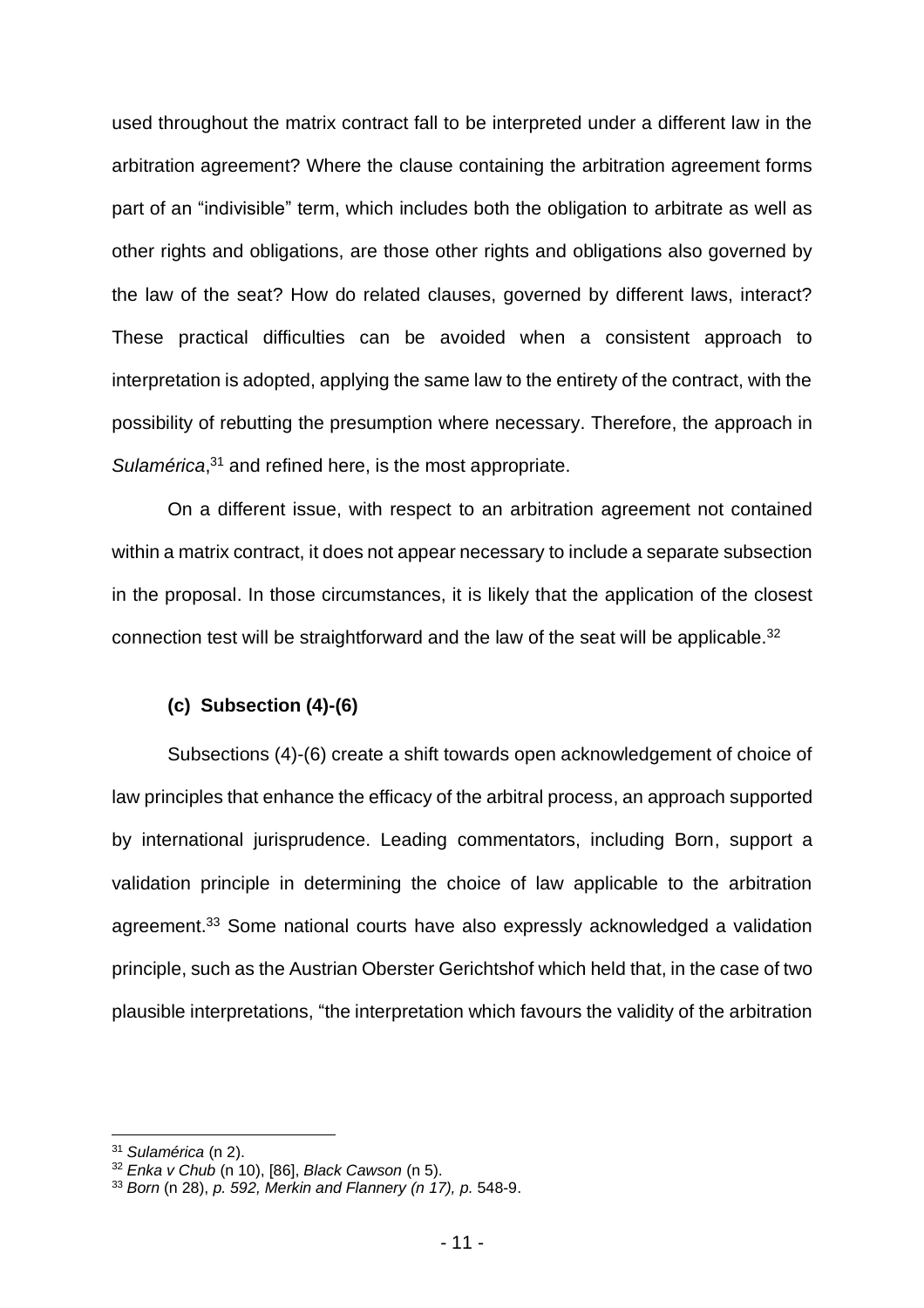agreement and its applicability to a certain dispute is to be preferred".<sup>34</sup> Beyond the national setting, a pro-enforcement approach is adopted in international conventions, including Article II of the New York Convention which renders arbitration agreements presumptively valid.<sup>35</sup> Subsections (4)-(6) of the proposal, which will be examined in turn, incorporate the validation principle, reinforcing London as an attractive choice of curial jurisdiction.

Subsection (4) addresses one of the most significant issues relating to the law applicable to the arbitration agreement. A argues that the law of the contract applies to the arbitration agreement, rendering it invalid. B argues that the law of the seat applies to the arbitration agreement and, under that law, the agreement is valid. In these circumstances, the validation principle would lead to the application of the law of the seat. The parties intended to submit their dispute to arbitration and would not have intended the applicable law to invalidate their agreement. Therefore, the law of the seat has the closest connection to the dispute. Of subsections (4)-(6), this conclusion is probably the least controversial and the most important. Note the use of "shall": "*the presumption shall be rebutted and the law with the closest connection to the arbitration agreement shall be the law of the seat".*<sup>36</sup> In these circumstances, in order to ensure the efficacy of the arbitral process, it is necessary to conclude that the law of the seat is applicable.

This can be contrasted with subsection (5) which addresses the impact of the applicable law on the scope of the arbitration agreement. Unlike validity, it cannot be presumed conclusively that the parties did not intend to submit some disputes to

<sup>34</sup> *Austria No. 19, R GmbH v. O B.V. (Netherlands), O Co Ltd (Japan) and others, Yearbook Commercial Arbitration 2009 - Volume XXXIV* (Van den Berg (ed.)), p. 405.

<sup>35</sup> Art II (1) and (3), United Nations Convention on the Recognition and Enforcement of Foreign Arbitral Awards.

<sup>36</sup> Emphasis added.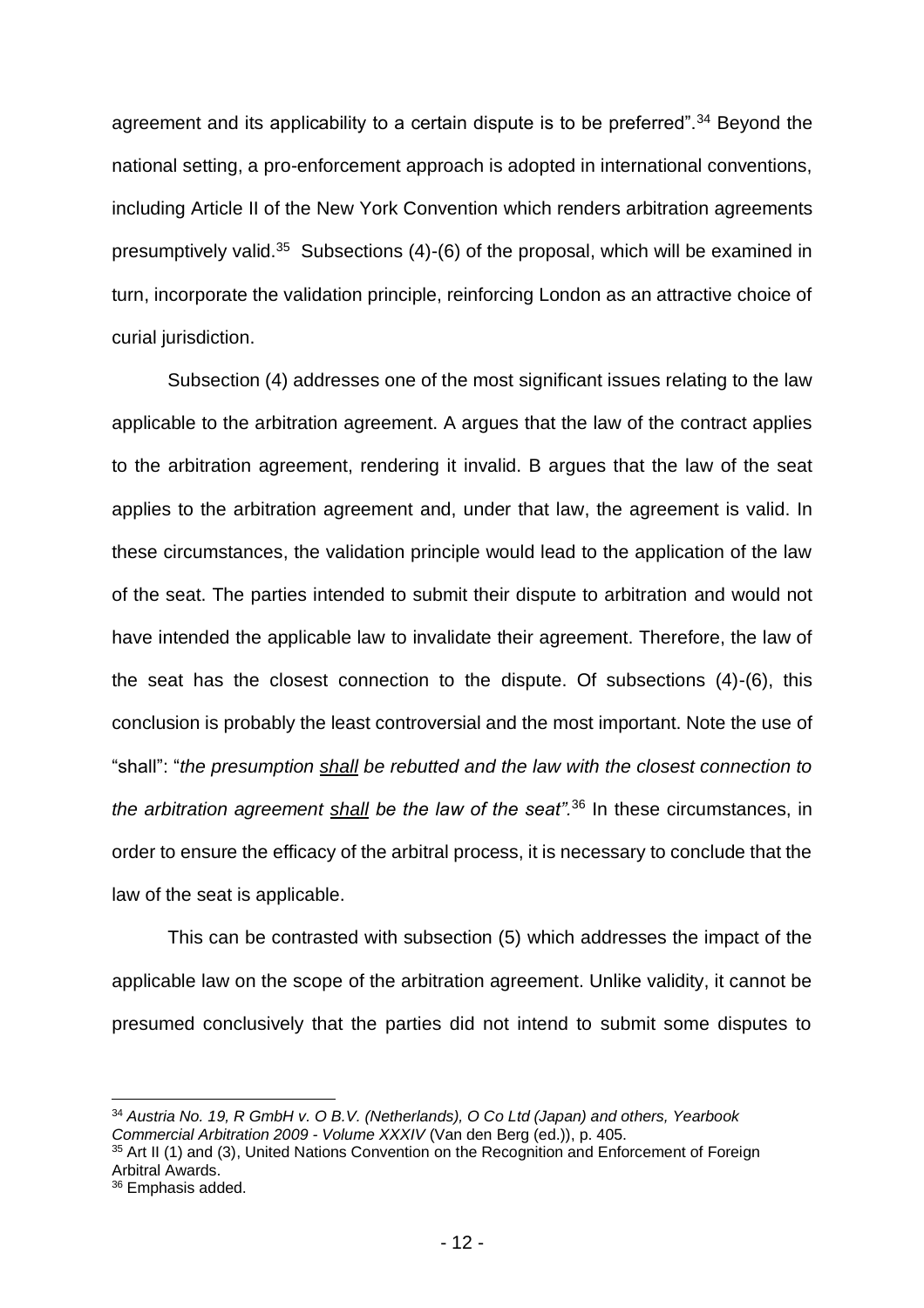arbitration and others to litigation. Hence the use of "may": "*the presumption may be rebutted and the law with the closest connection to the arbitration agreement may be the law of the seat."<sup>37</sup>* This is consistent with *Fili Shipping v Premium Nafta*, where the House of Lords indicated that the starting assumption is that rational businessmen would have intended all disputes arising out of their relationship to be decided by the same tribunal.<sup>38</sup> However, where there are good reasons to limit the scope of the arbitration agreement, the presumption will not be rebutted. This formulation strikes the appropriate balance between respect for the parties' commercial decisions whilst also upholding pro-arbitration principles.

Finally, subsection (6) provides more general guidance for the court in determining the closest connection in circumstances beyond those prescribed in subsections (4)- (5). By explicitly directing the court to consider pro-arbitration principles in their analysis, the court's underlying considerations should now be openly discussed in their judgment as one factor amongst all of the circumstances.

<sup>37</sup> Emphasis added.

<sup>38</sup> *Fili Shipping Co Ltd and others v Premium Nafta Products Ltd and others* [2007] UKHL 40 [2007] Bus. L.R. 1719, [7].